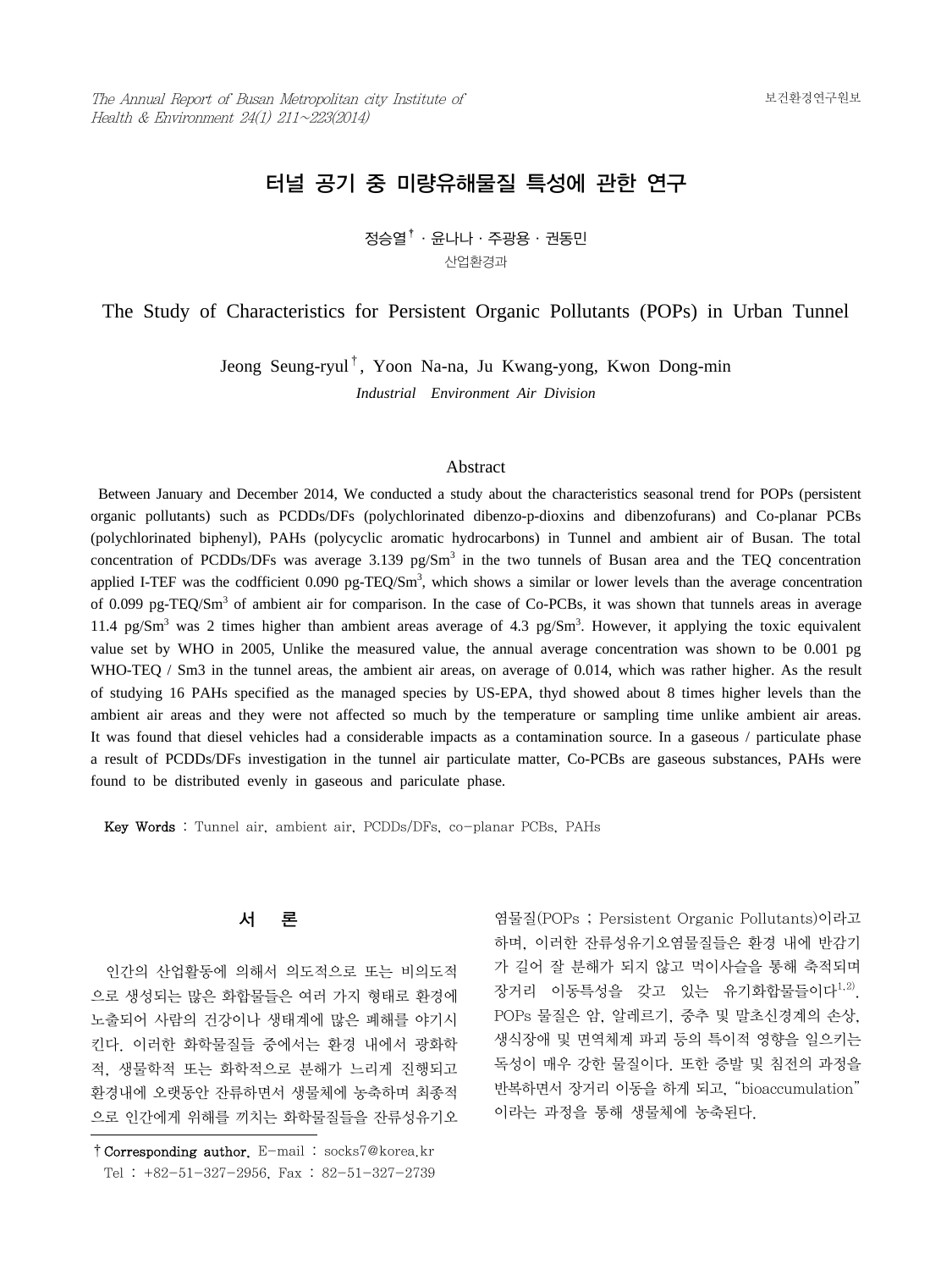이러한 POPs 물질로부터 인간 및 생태계의 보호가 일 부 국가의 노력에 의해서만 이루어 질 수 없고, 또한 법적 구속력이 있는 국제규제의 필요성이 제기가 되어 유엔환 경계획(UNEP ; United Nations Environment Programme) 주도하에 1997년부터 정부간 협상회의를 거쳐 2001년 5 월에 스톡홀름 협약(Stockholm Convention on Persistent Organic Pollutants)이 체결되었으며, 2004 년 5월 17일 발효되었다 $^{3}$ . 우리나라는 본 협약에 2001년 10월 4일에 서명을 하였으며, 지난 2007년 1월 25일에 비준을 하였다. 이에 대한 국내 이행입법으로써 2007년 1월에「잔류성유기오염물질관리법」을 제정하여 2008년 1월 27일에 시행되었으며, 이 법을 통해서 POPs 물질들 에 대한 환경관리, 제조 및 사용제한, 배출시설 관리, 폐 기물 관리 및 오염기기 관리 등을 하고 있다<sup>4)</sup>.

 국내에서 1990년 중반부터 사회적으로 지속적인 관심을 받아오며 많은 연구들이 진행되고 있는 다이옥신(polychlorinated dibenzo-p-dioxins and dibenzofurans)은 주로 소각 이나 다른 산업적인 열적 공정에서 주로 대기를 통해 배 출되며 장거리 이동하면서 건․습식 침적과정을 거쳐 주변 환경매체로 이동하는 특성을 가지고 있으며 염소가 치환 된 위치 및 갯수에 따라 다이옥신류(PCDDs) 75종, 퓨란류 (PCDFs) 135종 등 총 210종의 이성질체를 가지고 있다.

 POPs 물질 중의 하나인 PCB (Poly chlorinated biphenyl)는 변압기 절연유에서 주로 사용되었으며, 폐 기물 소각 등 연소과정에서 비의도적으로 환경 중으로 배 출되기도 한다. PCBs는 총 209개의 동족체가 있으며, 이 중에서 구조적으로 다이옥신과 비슷한 Co-planar PCBs 는 다이옥신과 유사한 독성을 지닌다. Co-planar PCBs 는 일반적으로 염소수가 증가할수록 잔류성이 증가하고 생물분해가 되기 어려운 성질을 가지고 있으며, 비교적 안정된 화합물이기 때문에 환경 중으로 배출되면 휘발, 확산, 흡수 및 흡착 등의 과정을 통하여 이동을 하게 되 고, 나아가서는 먹이사슬을 통해 축적되어 궁극적으로는 인간과 생태계에 영향을 미친다 $^{5)}$ . PCBs의 경우 1979년 전기사업법에 의해서 신규 전기기기에는 사용이 금지되었 며, 1996년에는 유해화학물질관리법에 의해 PCB 물질의 수입이나 제조 또는 사용이 금지되었으나, 폐기물 소각 등 연소과정에서 비의도적으로 배출되고 있는 PCBs에 대 해서는 아직 규제를 하고 있지 않는 실정이다<sup>6)</sup>.

 다환방향족화합물(PAHs ; Polycyclic Aromatic Hydrocarbon) 또한 스톡홀름 협약에서 추가로 논의되고 있는 POPs 물질들 중의 하나이며, UN/ECE (United Nations Economic Commission for Europe)에서는 이 미 규제대상물질로 선정된 물질들이다<sup>7)</sup>. PAHs는 주로 산업공정이나 석탄연소 배출물, 자동차 연료 및 배출가 스, 자동차 폐오일, 담배연기 등 유기물의 불완전 연소 시 발생되며, 화산이나 산불 또는 원유 등 자연적으로도 발 생한다8). PAHs는 벤젠고리가 2개 이상인 화합물의 총칭 으로 약 200 여종의 이성질체가 존재하며, 이중 미국 환 경청(US-EPA)에서는 16종(Benzo(e)pyrene을 제외해 서 16종임)을, 그리고 WHO에서는 33종(31개 PAH 및 2 개의 알킬 유도체)을 관리하고 있다 $^{9}$ . PAHs는 분자량이 낮은 경우 자연환경에서 생분해되지만 대부분 안정적인 화합물로서 높은 융점과 끓는점을 가지는 강한 불용성 물 질이다. 벤젠고리의 수가 증가함에 따라 휘발성이 낮아지 며, 따라서 먼지 등에 흡착되어 입자상 물질로 존재하는 경향이 많다 $^{10}$ .

 이러한 PAHs의 일반적인 특징은 비점이 높고, 끓는점 또한 높으며 증기압이 낮다. 또한 탄소와 수소의 비율이 커질수록 화학적으로 안정하며, 이러한 안전성은 벤젠고 리가 밀집된 형태에서 나타난다. 그러나 벤젠고리가 직선 형태로 배열된 경우에는 분자량이 증가할수록 화학적으로 불안정하다. 또한 탄소 중 비틀어진 위치의 탄소가 화학 적으로 약한 이중결합을 하고 있어 반응성이 크다<sup>8)</sup>. 그리 고 PAHs는 화합물의 종류에 따라 입자상 또는 기체상으 로 존재하면서 두 상간에 서로 분배되는 관계에 있다. 입 자상과 기체상에 분배하는 정도는 주위의 온도나 습도 또 는 분자의 형태 등 여러 가지 조건에 의존한다.

 또한 PAHs류는 석탄이나 석유 등 화석연료를 사용하 는 가정난방이나 발전소, 자동차 및 각종 산업시설들에서 환경 중으로 배출된 후 습식침적 과정인 강수 등에 의해 토양이나 식생 등으로 유입되며, 또한 건식침적 과정으로 대기 중으로 방출되어 대기 부유분진에 흡착되거나, 가스 상의 형태로 지표면으로 유입된다 $^{11}$ .

 본 연구의 조사대상인 터널의 경우, 가솔린과 디젤엔진 차량 등 이동 오염원의 영향을 크게 받는 지점으로서, 자 동차에서 배출되는 오염물질은 일반적으로 사람의 눈, 비 강 및 상기도 점막에 대한 자극적인 영향과 이에 지속적 으로 노출될 경우 증상이 악화 되어 폐질환을 비롯한 타 기관의 질병을 유발시킨다.

 현재 우리나라에서는 언론을 통해 계속적으로 터널 공 기의 위험성 등을 계속적으로 언급하고 있지만 전국적으 로 이에 대한 자료는 부족한 실정이다. 본 연구에서는 부 산지역 주요터널 공기질 중 미량유해물질인 다이옥신류 (PCDDs/DFs), co-planar PCBs, PAHs류에 관한 연구 를 통해 터널공기질의 유해물질의 농도수준과 각 이성체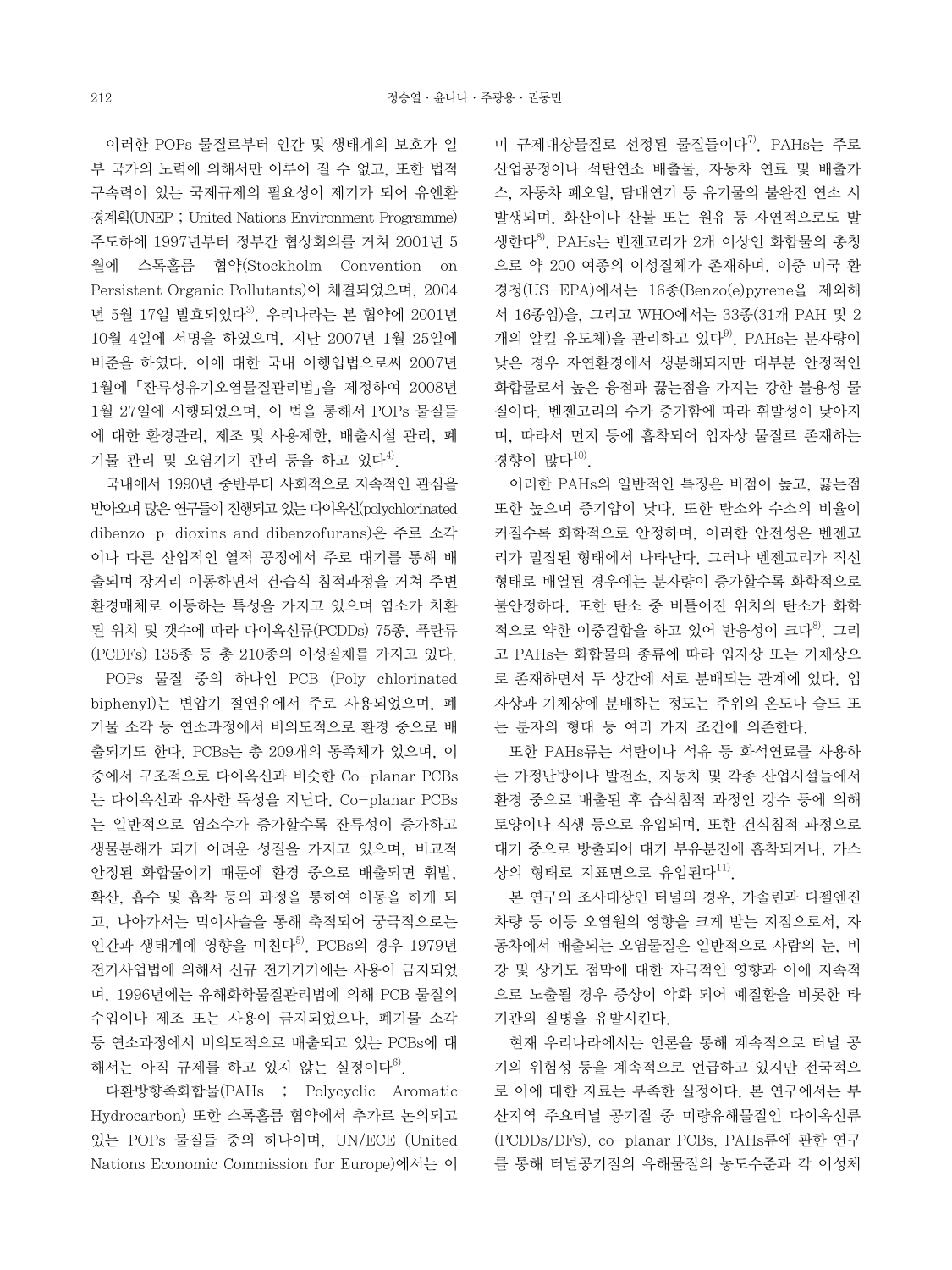간의 분포특성, 오염원 등에 관한 연구를 하고자 한다.

### 재료 및 방법

#### 시료채취

 시료채취지점은 부산지역 대표적인 터널인 2개 지점 (TA-1, TA-2)을 선정하였으며, 이러한 터널 공기질과 비교를 하기위하여 용도지역별로 나누어 일반대기 3개 지 점(공업지역 AA-1, 주거지역 AA-2, 터널주변 지역 AA-3)을 선정하여 시료를 채취하였다.(Fig. 1)

 TA-1 지점의 경우, 부산의 대표적인 교통혼잡지역에 위치하고 있는 지점으로서 고속도로에 인접하고 있으며 특히 출퇴근시 차량흐름이 혼잡한 지점이다. 터널길이는 총 1,740 m이며, 환기방식은 반횡류식으로 운용되고 있 고 시료채취는 중간지점인 900 m 지점에서 채취하였다. TA-2 지점은 터널가에 사람이 통행할 수 있는 인도가 설 치되어있는 터널로서 총길이는 405.8 m이며 자연환기방 식이고 시료채취 지점은 상행선 270 m 부근에서 시료채

취를 수행하였다.(Fig. 2)

 시료채취 시기는 다이옥신류, Co-planar PCBs, PAHs의 계절별 분포특성을 파악하기 위하여 1월, 4월, 7월, 10월 등 총 4회에 걸쳐 시료를 채취하였다.

 다이옥신류(polychlorinated dibenzo-p-dioxins and dibenzofurans), Co-planar PCBs (Poly chlorinated biphenyls), PAHs (Polycyclic aromatic hydrocarbons) 분석을 위한 대기 및 터널공기 시료 채취는 입자상 물질 과 가스상 물질을 동시에 채취할 수 있도록 High volume air sampler (Sibata, Japan)를 이용하여 시료 를 채취하였다. High volume air sampler에 입자상 물 질 포집용 여지(Sibata, Japan)와 가스상 물질 포집용 PUF (Poly uretane form, Sibata, Japan)를 장착하여 일반대기의 경우 분당 0.7  $\text{Sm}^3$ 의 유속으로 48시간 동안 약 2,160 Sm<sup>3</sup>의 공기를 포집하였고 터널 공기질의 경우, 차량 통행이 빈번하고 장비설치 등의 위험 등의 불가피한 문제 등으로 분당 1.0 Sm<sup>3</sup>의 유속으로 4시간 동안 약 240 Sm ${}^{3}$ 의 공기를 포집하였다.

본 실험에서 사용된 여지는 사용하기 전에 전기 회화로



#### Fig. 1. Sampling stations in Busan.

AA-1 학장동(공업지역) TA-1 만덕2터널 AA-2 연산동(주거지역) TA-2 대티터널 AA-3 만덕동(터널주변) ※ AA: Ambient Air, TA : Tunnel Air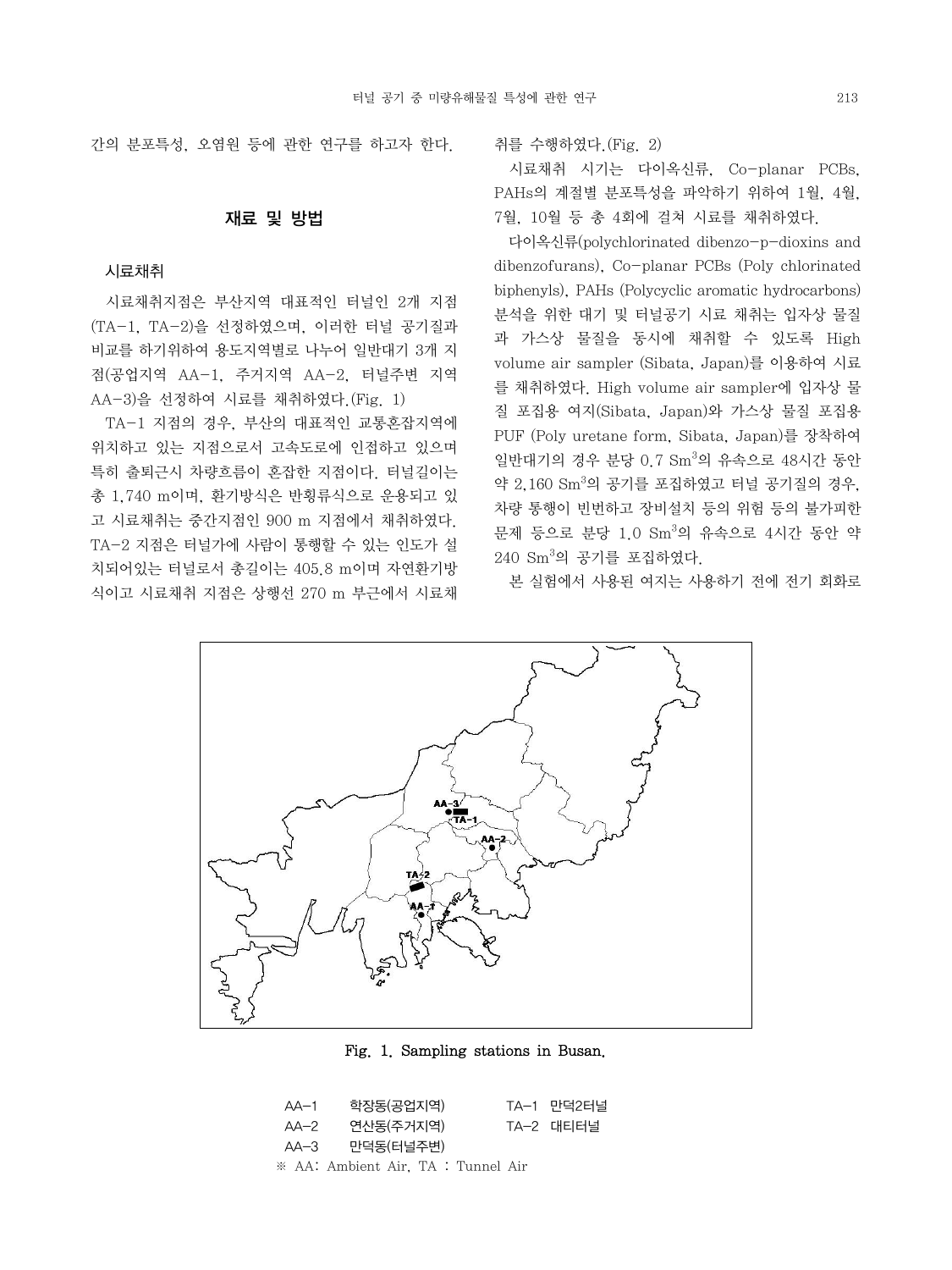(Thermolyene, USA)를 이용하여 600 ℃에서 약 5시간 이상 태워서 불순물을 모두 없앤 다음 사용하였으며, Poly Uretane Form (PUF)은 사용 전에 미리 Acetone (Wako, 다이옥신분석용)을 이용하여 Soxhlet (Sibata, Japan)으로 24시간 동안 추출한 다음 데시케이터에서 건 조시킨 후 사용하였다.

 채취된 시료는 입자상 물질과 가스상 물질을 구분하기 위하여 시료채취에 사용했던 filter 및 PUF를 각각 구분 하여 Soxhlet 추출하였다. Soxhlet 추출에 사용한 용매 는 Toluene을 사용하였으며, 매초 1방울의 속도로 24시 간 이상을 추출하였다. 추출된 시료는 70 ℃의 수조에서 회전증발농축기(Buchi, Switzerland) 및 질소농축기를 이용하여 농축한 다음 keeping solvent로 n-nonane을 500 uL를 첨가한 후 계속 농축하여 Hexane으로 용매를 전환하였다. 용매전환한 시료는 10 mL로 messup한 다 음 다이옥신류, co-planar PCBs, PAHs 분석을 위해 3 등분하여 사용하였다.





 $(a)$  TA $-1$ 





(b) TA-2

Fig. 2. Air sampling scenes in the tunnel areas.

 ※ TA-1 : 1,740m , transverse half way ventilation TA-2 : 405m , natural ventilation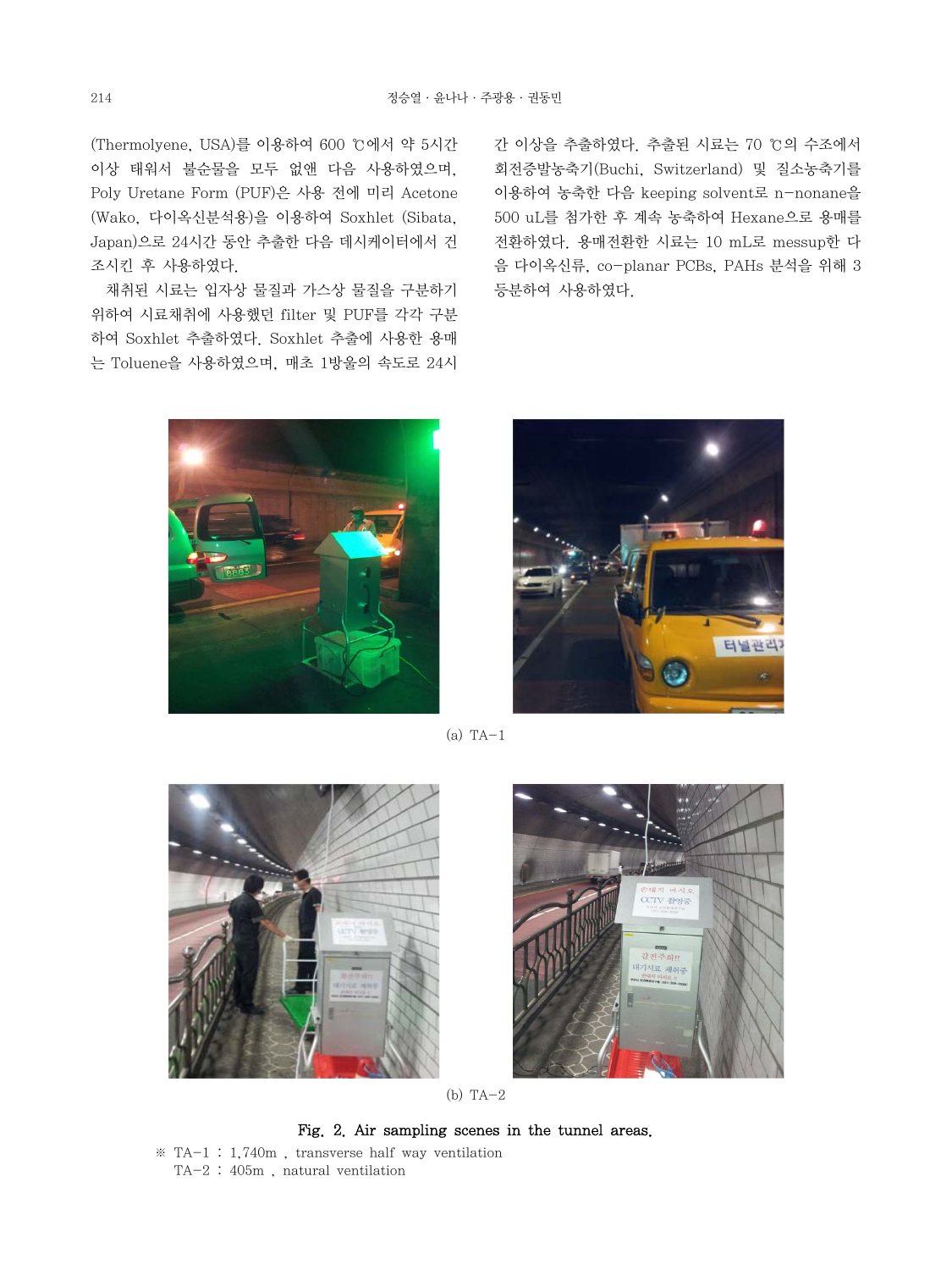#### 실험방법

 본 연구에서 조사한 물질은 Table 1에 나타낸 것과 같 이 다이옥신류 17종, Co-PCBs류 12종, PAHs류 16종 이다. 시료 중 다이옥신류의 분석은 잔류성유기오염물질 공정시험 방법 및 EPA method 1613에 따라 분석하였다. Co-planar PCBs의 경우 잔류성유기오염물질 공정시 험방법12) 및 일본의 표준분석방법(Japanese Industrial Standard ; JIS)인 JIS K 0311, K 031213,14) 및 US-EPA method 1668 revision  $B^{15}$ 에 따라 multi-silica column 및 Alumina column을 이용하여 정제하였다. 검량선 작 성용 표준물질(Calibration standard solution, CS1, CS2, CS3 및 CS4), 정제용 내부표준물질(Labelled compound solution ; 13C-3,4,4',5-TeCB 등 동위 원소 12종) 및 시린지 첨가용 내부표준물질(Internal standard solution ;  $13C-2,3'$ ,  $4$   $(5-TeCB \frac{1}{6}4)$ 

등은 Wellington Laboratories Co.(USA) 제품을 사용 하였으며, 정제용 내부표준물질(WP-LCS, 1000 ng/mL) 은 Acetone으로 그리고 시린지 첨가용 내부표준물질 (WP-ISS, 1000 ng/mL)은 nonane으로 각각 100배 희 석하여 사용하였다. 그리고 시료 중의 수분제거를 위해 사용한 Na2SO4 anhydrous는 methylene chloride로 헹 군 다음 전기회화로(Thermolyne, USA)를 이용하여 400 ℃에서 4시간 이상 활성화 시킨 다음 진공 데시케이 터에 보관하여 사용하였으며, 본 실험에 사용한 칼럼 충 진제로는 Silica gel (Merck, 70~230 mesh ASTM) 및 Alumina (Merck, 활성도Ⅰ, basic, 70 ~ 230 mesh ASTM)를 사용하였다. Alumina는 전기회화로를 이용하 여 600 ℃에서 24시간 이상 활성화 시킨 다음 130 ℃에 서 보관하여 사용하였으며, HRGC/ HRMS (HP 6890/Autospec Ultima)를 사용하여 분해능 10,000 이

| 다이옥신류 (17종)                   | $Co-PCBs$ $(12)$             | PAHs(16종)                   |  |
|-------------------------------|------------------------------|-----------------------------|--|
| 2,3,7,8-TCDF                  | $3, 4, 4', 5 - TeCB$         | Naphthalene                 |  |
| $1, 2, 3, 7, 8 - PeCDF$       | $3,3',4,4'-TeCB$             | Acenaphthylene              |  |
| $2,3,4,7,8-PeCDF$             | $2', 3, 4, 4', 5-PeCB$       | Acenaphthene                |  |
| $1, 2, 3, 4, 7, 8-HxCDF$      | $2,3',4,4',5-PeCB$           | Fluorene                    |  |
| $1, 2, 3, 6, 7, 8-HxCDF$      | $2,3,4,4',5-PeCB$            | Phenanthrene                |  |
| $2,3,4,6,7,8-HxCDF$           | $2,3,3',4,4'-PeCB$           | Anthracene                  |  |
| $1, 2, 3, 7, 8, 9$ – HxCDF    | $3,3',4,4',5-PeCB$           | Fluoranthene                |  |
| $1, 2, 3, 4, 6, 7, 8$ -HpCDF  | $2, 3', 4, 4', 5, 5'$ – HxCB | Pyrene                      |  |
| $1, 2, 3, 4, 7, 8, 9$ - HpCDF | $2,3,3',4,4',5-HxCB$         | Benzo(a)anthracene          |  |
| <b>OCDF</b>                   | $2,3,3',4,4',5'$ -HxCB       | Chrysene                    |  |
| $2,3,7,8-$ TCDD               | $3,3',4,4',5,5'-HxCB$        | Benzo(b)fluoranthene        |  |
| 1, 2, 3, 7, 8-PeCDD           | $2,3,3',4,4',5,5'-HpCB$      | Benzo(k)fluoranthene        |  |
| $1, 2, 3, 4, 7, 8-HxCDD$      |                              | $Benzo(a)$ pyrene           |  |
| $1, 2, 3, 6, 7, 8-HxCDD$      |                              | Indeno $(1,2,3-c,d)$ pyrene |  |
| $1, 2, 3, 7, 8, 9$ -HxCDD     |                              | $Dibenzo(a,h)$ anthracene   |  |
| $1, 2, 3, 4, 6, 7, 8-HpCDD$   |                              | $Benzo(g,h,I)$ perylene     |  |
| OCDD                          |                              |                             |  |

Table 1. Investigated compounds in this study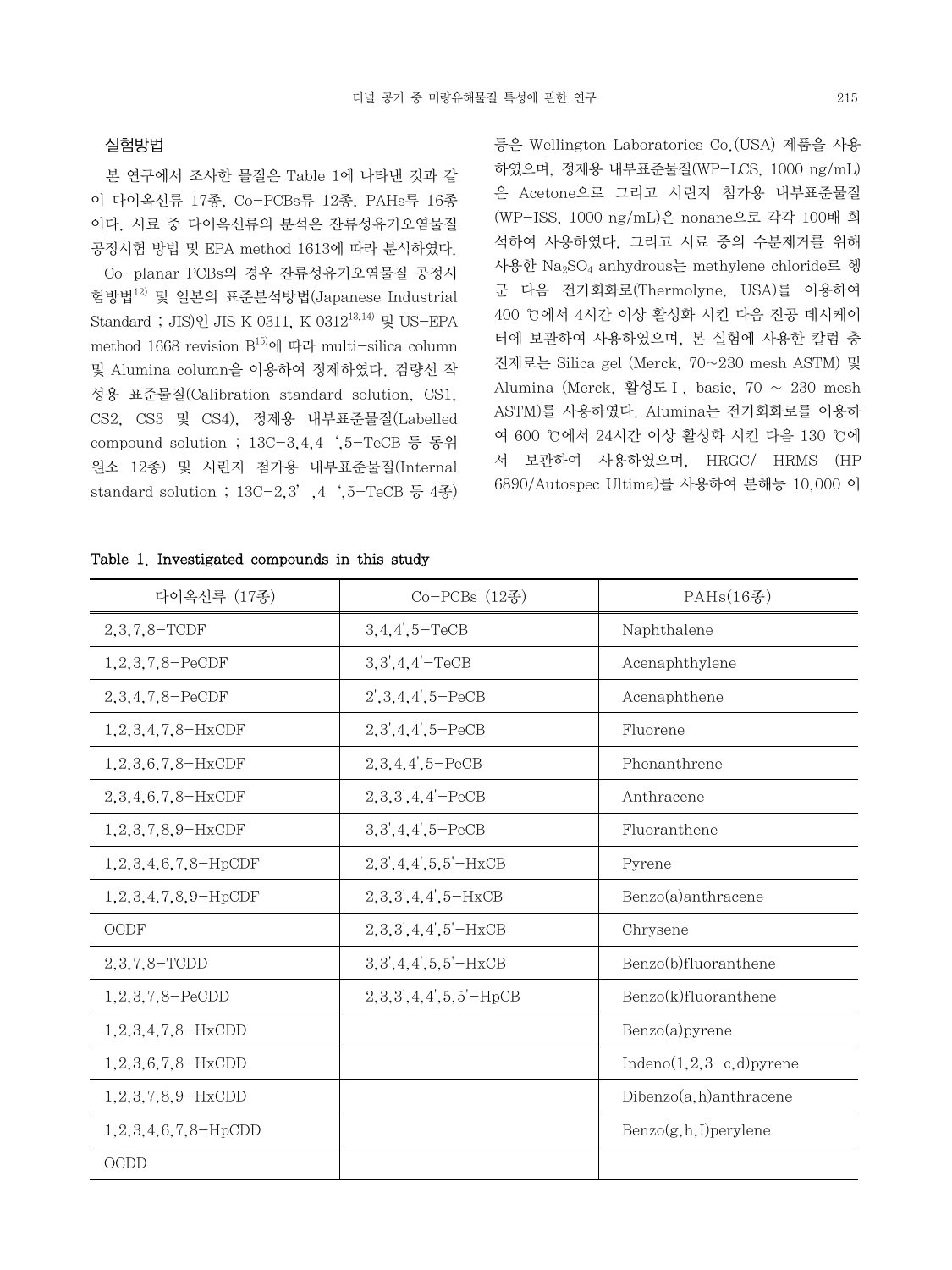상의 조건으로 조절한 다음 분석하였다.

 PAHs의 경우 검량선 작성용 표준물질(Supelco 4-8743, 16종 혼합 표준품)을 이용하여 5-2000 ppb의 농도로 검량선을 작성하였다. 대기오염공정시험방법17) 및 US-EPA method 61018)에 따라 칼럼 충진제로 실리 카겔(Merck, 70~230 mesh ASTM)을 dry oven (Eyela, Japan)을 이용하였으며, 전개용매로는 methylene chloride : Hexane (10:90, V/V)을 사용하였다. 정제된 시료의 PAHs 분석을 위하여 DB5-MS가 장착된 GC/MS (HP 6890/5973N MSD)를 사용하였다. GC의 주입구 온 도는 280 ℃이고, 오븐 온도는 100 ℃에서 1분간 유지한 후 180 ℃까지 분당 15 ℃씩 승온시키고 다시 300 ℃까 지 분당 5 ℃씩 승온시켜 2분간 유지시켰다.

### 결과 및 고찰

#### 터널 공기 및 일반대기 중 미량유해물질

### 1. 총부유분진(TSP) 조사

 부산지역의 터널 지역 2개 지점(TA-1, TA-2), 일반 대기 3개 지점(AA-1, AA-2 및 AA-3) 등 총 5개 지점 을 계절별로 각각 시료를 채취하였으며 조사결과는 Fig. 2와 같다.

 출근시간 자동차 운행이 빈번하고 혼잡한 터널인 TA-1의 경우 총부유분진(TSP)이 평균 503.8 *u*g/m<sup>3</sup>으

로 가장 높은 것으로 나타났으며, 통행로가 설치되어 있 는 TA-2지점은 291.3 *u*g/m<sup>3</sup>의 결과를 보였다. 터널지 점과 달리 일반 대기조사 지점의 경우 상대적으로 낮은 결과를 보였다. 터널 주변 대기 AA-3 지점이 84.5 ㎍  $\rm /m^3$ 로 가장 높은 결과를 보였고 공업지역인 AA-1 (73.6), 주거지역인 AA-2 (42.1)순으로 높은 것으로 나타났다. 일반대기지점의 경우, 기온역전 현상 등에 의해 대기가 안정되는 등 겨울철 먼지 농도가 높은 것에 비해 터널의 경우 이러한 영향이 적은 것으로 사료된다.

## 2. 다이옥신류 및 Co-PCBs 분포 특성

1) 다이옥신류 및 Co-PCBs 농도수준

 부산지역의 주요 터널 지역 2개 지점(TA-1, TA-2), 일반대기 3개 지점(AA-1, AA-2 및 AA-3) 등 총 5개 지점을 계절별로 각각 시료를 채취하여 다이옥신류 17종, Co-planar PCBs 12종 총 29종을 조사한 결과는 Table 2, 3과 같다.

 다이옥신류의 실측농도는 터널 TA-1 지점이 5.1 pg/m<sup>3</sup> , TA-2 지점이 1.1 μg/m<sup>3</sup>으로 나타났으며, 이는 일반대기 지점의 농도수준(0.6 ~ 3.8)과 비슷한 것으로 나타났다. 그리고 I-TEF (1997)를 적용한 TEQ 농도의 경우, Table 2와 같이 다이옥신류의 다양한 오염원이 존 재하는 공업지역 대기 AA-1지점이 0.201 pg-TEQ/m<sup>3</sup> 으로 터널 지점(TA-1, TA-2)보다 높은 농도를 보였다.



Fig. 2. Seasonal concentrations of Total Suspended Particulate (TSP) in tunnel and ambient air.

※ 지점구분 : TA - Tunnel Air AA - Ambient Air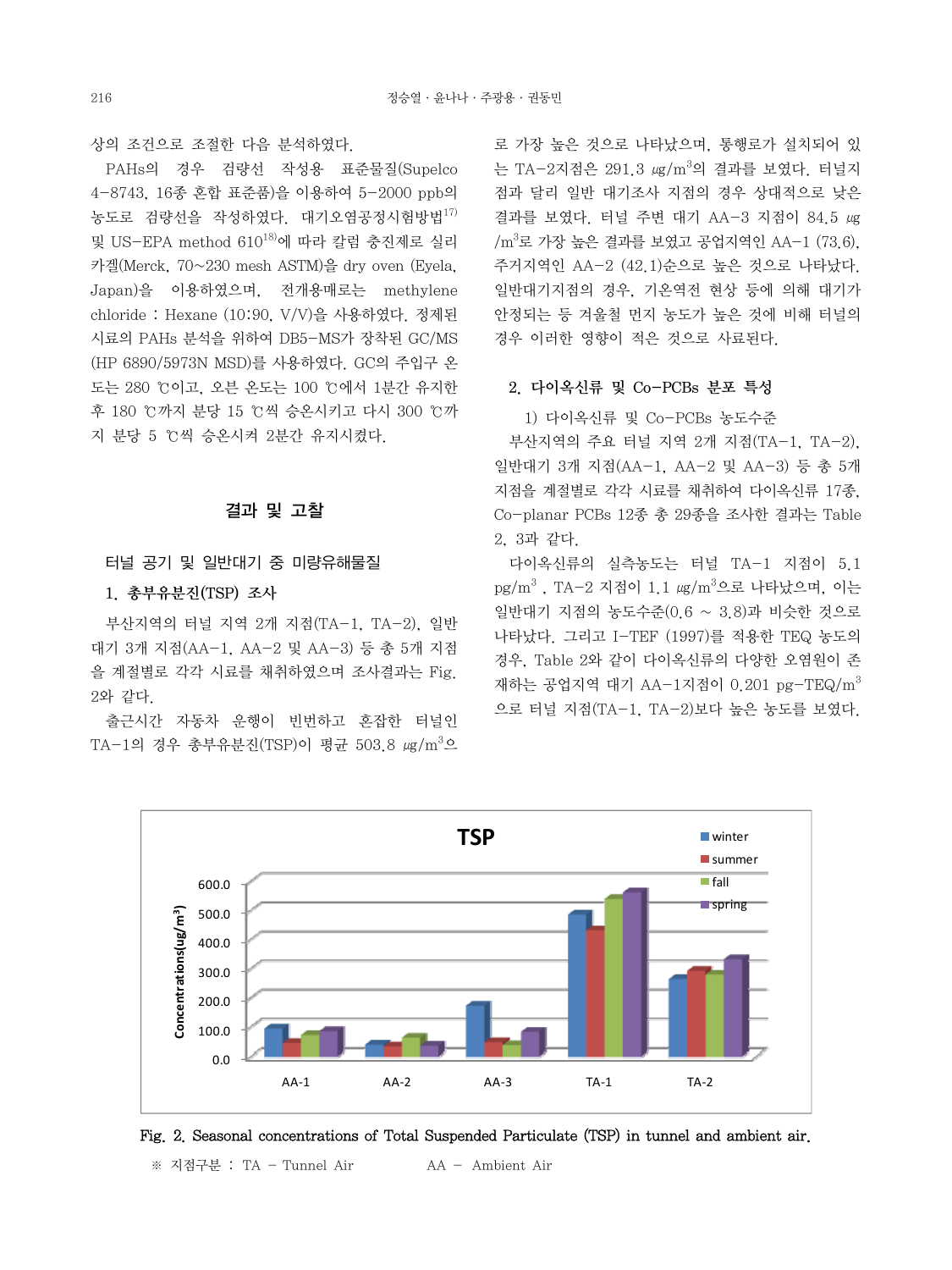| mean concentrations (1 111) or I color bit a manier and ampletic an |        |        |        |        |        |
|---------------------------------------------------------------------|--------|--------|--------|--------|--------|
| Compounds                                                           | $TA-1$ | $TA-2$ | $AA-1$ | $AA-2$ | $AA-3$ |
| $2,3,7,8-TCDF$                                                      | 0.006  | 0.005  | 0.009  | 0.002  | 0.003  |
| 1, 2, 3, 7, 8-PeCDF                                                 | 0.007  | 0.004  | 0.010  | 0.002  | 0.003  |
| 2, 3, 4, 7, 8-PeCDF                                                 | 0.020  | 0.030  | 0.074  | 0.011  | 0.021  |
| $1, 2, 3, 4, 7, 8-HxCDF$                                            | 0.017  | 0.008  | 0.020  | 0.003  | 0.008  |
| $1, 2, 3, 6, 7, 8-HxCDF$                                            | 0.014  | 0.007  | 0.019  | 0.003  | 0.005  |
| $2,3,4,6,7,8-HxCDF$                                                 | 0.007  | 0.006  | 0.023  | 0.003  | 0.005  |
| $1, 2, 3, 7, 8, 9$ – HxCDF                                          | 0.000  | 0.000  | 0.002  | 0.001  | 0.000  |
| $1, 2, 3, 4, 6, 7, 8$ -HpCDF                                        | 0.006  | 0.002  | 0.008  | 0,001  | 0.002  |
| $1, 2, 3, 4, 7, 8, 9$ -HpCDF                                        | 0.001  | 0.000  | 0.001  | 0.000  | 0.000  |
| $\rm{OCDF}$                                                         | 0.000  | 0.000  | 0.001  | 0.000  | 0.000  |
| $Z$ PCDFs                                                           | 0.078  | 0.063  | 0.167  | 0.026  | 0.047  |
| $2,3,7,8-$ TCDD                                                     | 0.004  | 0.000  | 0.007  | 0.000  | 0.003  |
| $1, 2, 3, 7, 8 - PeCDD$                                             | 0.007  | 0.008  | 0.013  | 0.003  | 0.005  |
| $1, 2, 3, 4, 7, 8-HxCDD$                                            | 0.001  | 0.000  | 0.002  | 0.000  | 0.002  |
| $1, 2, 3, 6, 7, 8-HxCDD$                                            | 0.004  | 0.001  | 0.005  | 0.001  | 0.003  |
| 1,2,3,7,8,9-HxCDD                                                   | 0.002  | 0.002  | 0.004  | 0.001  | 0.002  |
| $1, 2, 3, 4, 6, 7, 8$ -HpCDD                                        | 0.005  | 0.001  | 0.002  | 0.001  | 0.001  |
| OCDD                                                                | 0.003  | 0.000  | 0.001  | 0.000  | 0.000  |
| $Z$ PCDDs                                                           | 0.026  | 0.013  | 0.033  | 0.006  | 0.016  |
| $\Sigma$ PCDDs/DFs                                                  | 0.104  | 0.075  | 0.201  | 0.033  | 0.063  |

Table 2. Mean concentrations  $(1-TEF)$  of PCDDs/DFs in tunnel and ambient air (unit:  $pg - TEQ/Sm^3$ )

※ 지점구분 : TA - Tunnel Air <br>
AA - Ambient Air

# Table 3. Mean concentrations (WHO-TEF) of Co-PCBs in tunnel and ambient air

 $(\text{unit}: \text{pg} \text{ WHO}-\text{TEQ}/\text{Sm}^3)$ 

| Compounds                | $TA-1$ | $TA-2$             | $AA-1$ | $AA-2$ | $AA-3$ |
|--------------------------|--------|--------------------|--------|--------|--------|
| $3,4,4',5-TeCB$          | 0.000  | 0.000              | 0.000  | 0.000  | 0.000  |
| $3,3',4,4'-TeCB$         | 0.000  | 0.000              | 0.000  | 0.000  | 0.000  |
| $2', 3, 4, 4', 5 - PeCB$ | 0.000  | 0.000              | 0.000  | 0.000  | 0.000  |
| $2,3',4,4',5-PeCB$       | 0.000  | 0.000              | 0.000  | 0.000  | 0.000  |
| $2,3,4,4',5-PeCB$        | 0.000  | 0.000              | 0.000  | 0.000  | 0.000  |
| $2,3,3',4,4'-PeCB$       | 0.000  | 0.000              | 0.000  | 0.000  | 0.000  |
| $3,3',4,4',5-PeCB$       | 0.001  | 0.001              | 0.019  | 0.008  | 0.012  |
| $2,3',4,4',5,5'-HxCB$    | 0.000  | 0.000              | 0.000  | 0.000  | 0.000  |
| $2,3,3',4,4',5-HxCB$     | 0.000  | 0.000              | 0.000  | 0.000  | 0.000  |
| $2,3,3',4,4',5'-HxCB$    | 0.000  | 0.000              | 0.000  | 0.000  | 0.000  |
| $3,3',4,4',5,5'-HxCB$    | 0.000  | 0.000              | 0.002  | 0.000  | 0.001  |
| $2,3,3',4,4',5,5'-HpCB$  | 0.000  | 0.000              | 0.000  | 0.000  | 0.000  |
| $\Sigma$ Co-PCBs         | 0.001  | 0.001              | 0.021  | 0.008  | 0.013  |
| ※ 지점구분 : TA - Tunnel Air |        | $AA - Ambient Air$ |        |        |        |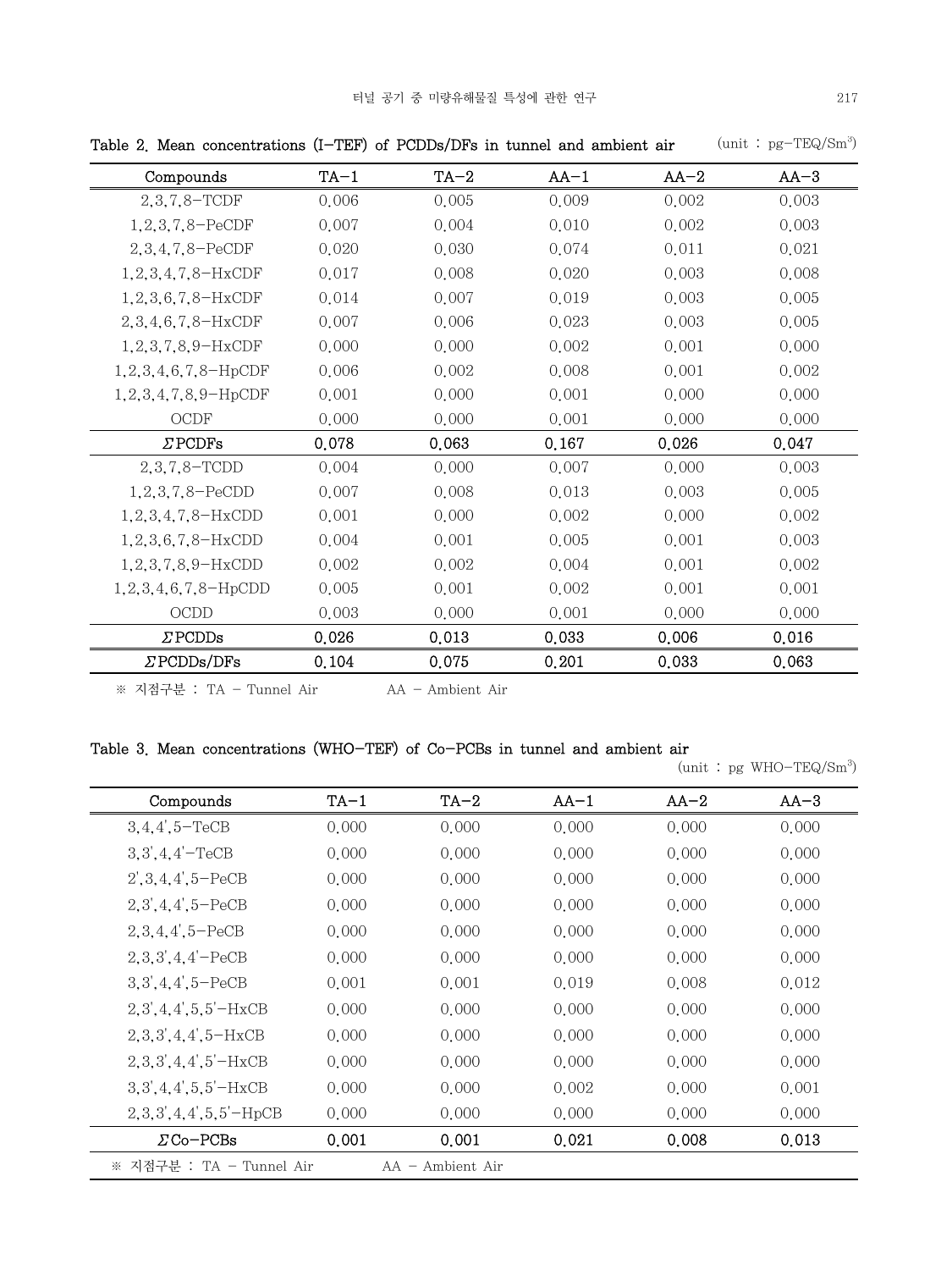### 2) 입자상/가스상 분포특성

각 지점의 입자상/가스상 물질의 분포특성은 Fig. 3 및 4와 같다. 다이옥신류 실측값과 독성등가량을 적용시킨 I-TEQ값 모두 조사대상 전 지점 및 전 시기에서 입자상 물질이 더 많이 검출되었다. 일반대기와 터널지점 모두 계절별로는 겨울철 > 가을철 > 봄철 > 여름철 순으로 나 타났다. 특히 다이옥신의 경우 일반적으로 난방연료의 사 용량 증가와 대기의 역전현상 발생 등으로 다른 계절에 비하여 상대적으로 높은 농도를 유지하는 것으로 판단되

며, 특히 터널지점의 경우 자동차 배기가스의 영향보다 터널 외부 오염원의 유입으로 인해 계절적 특성을 일반대 기와 같은 양상을 보이는 것으로 나타났다.

 반면 Co-PCBs는 다이옥신류보다 실측값, TEQ값 모 두 가스상물질의 비가 높게 나오는 것으로 나왔다. 또한 WHO-TEF값의 범위가 0.1 ~ 0.00003으로 매우 넓기 때문에 Co-planar PCB의 WHO-TEQ값은 실제 검출된 농도보다는 WHO-TEF값의 영향을 훨씬 더 많이 받는 것으로 나타났다. 연평균 Co-planar PCBs의 상분포는



(b)



Fig. 3. The contribution ratio of PCDDs/DFs (Gas/Particulate) in tunnel and ambient air. (a) real values (b) TEQ values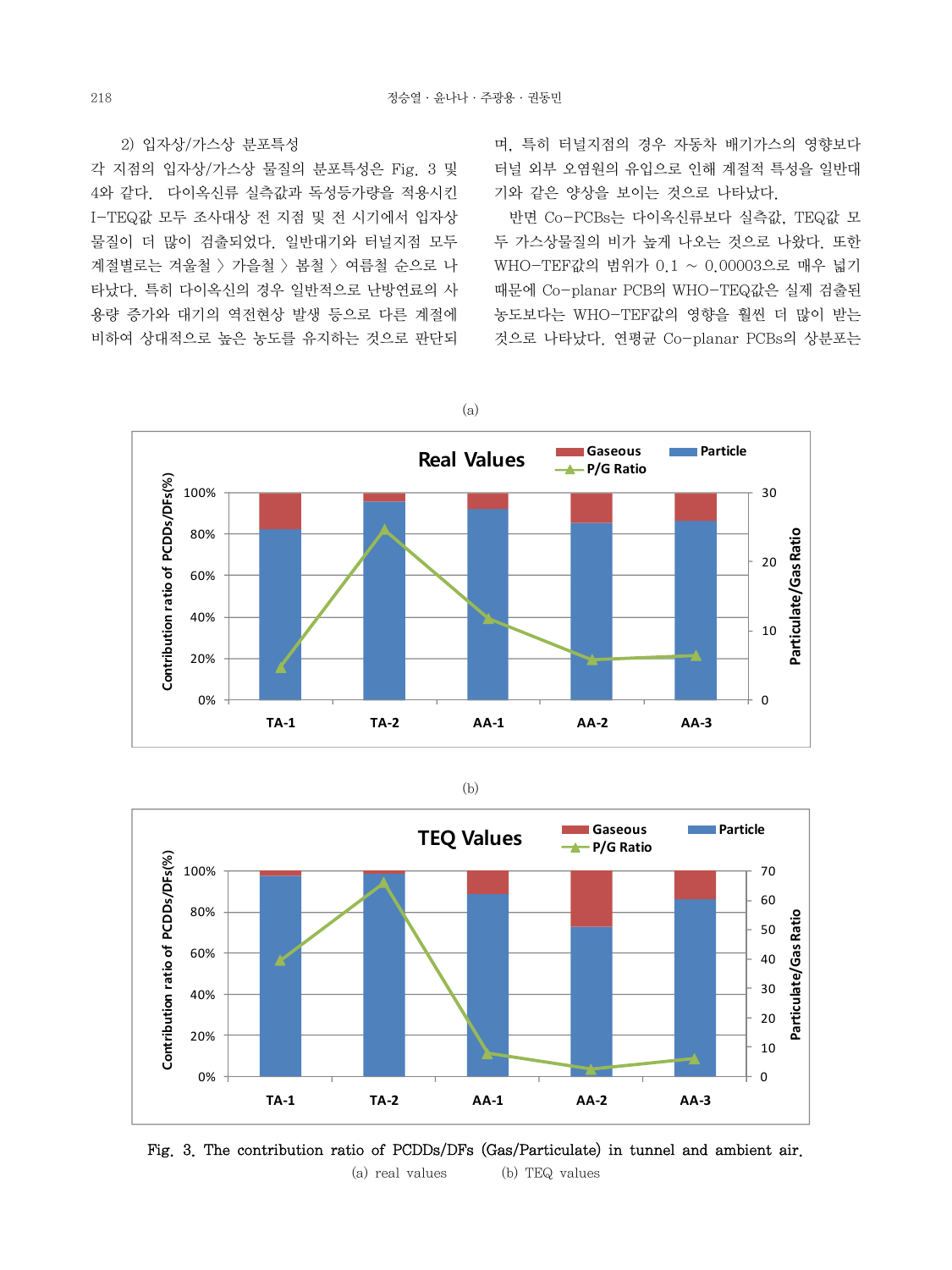지역에 관계없이 조사대상 전 지점 모두 가스상 물질이 입자상 물질보다 더 많이 검출되는 것으로 나타났다.

 계절별 분포를 보면, WHO-TEQ값이 가장 높은 여름 철 입자상/가스상 물질의 비가 0.06으로 가장 낮게 나타 나 여름철에는 대부분 가스상 물질로 존재하는 것으로 나 타났으며, 그 다음으로는 봄철(0.30) < 가을철(0.64) < 겨울철(1.87) 순으로 나타나 겨울철에서만 입자상 물질이

가스상 물질보다 더 많이 검출되는 것으로 나타났다. 이 는 Kim K. S.등23)이 co-planar PCBs에 치환되어 있는 염소수가 증가할수록 그리고 시료채취 시의 온도가 낮을 수록 입자상 물질이 많이 검출된다고 보고한 연구결과와 비슷한 경향이었으며, 또한 허 등19)의 겨울철을 제외하고 는 co-planar PCBs의 농도는 가스상이 많이 검출되었다 고 보고한 연구결과와 유사한 경향을 나타내었다.









(a) real values (b) TEQ values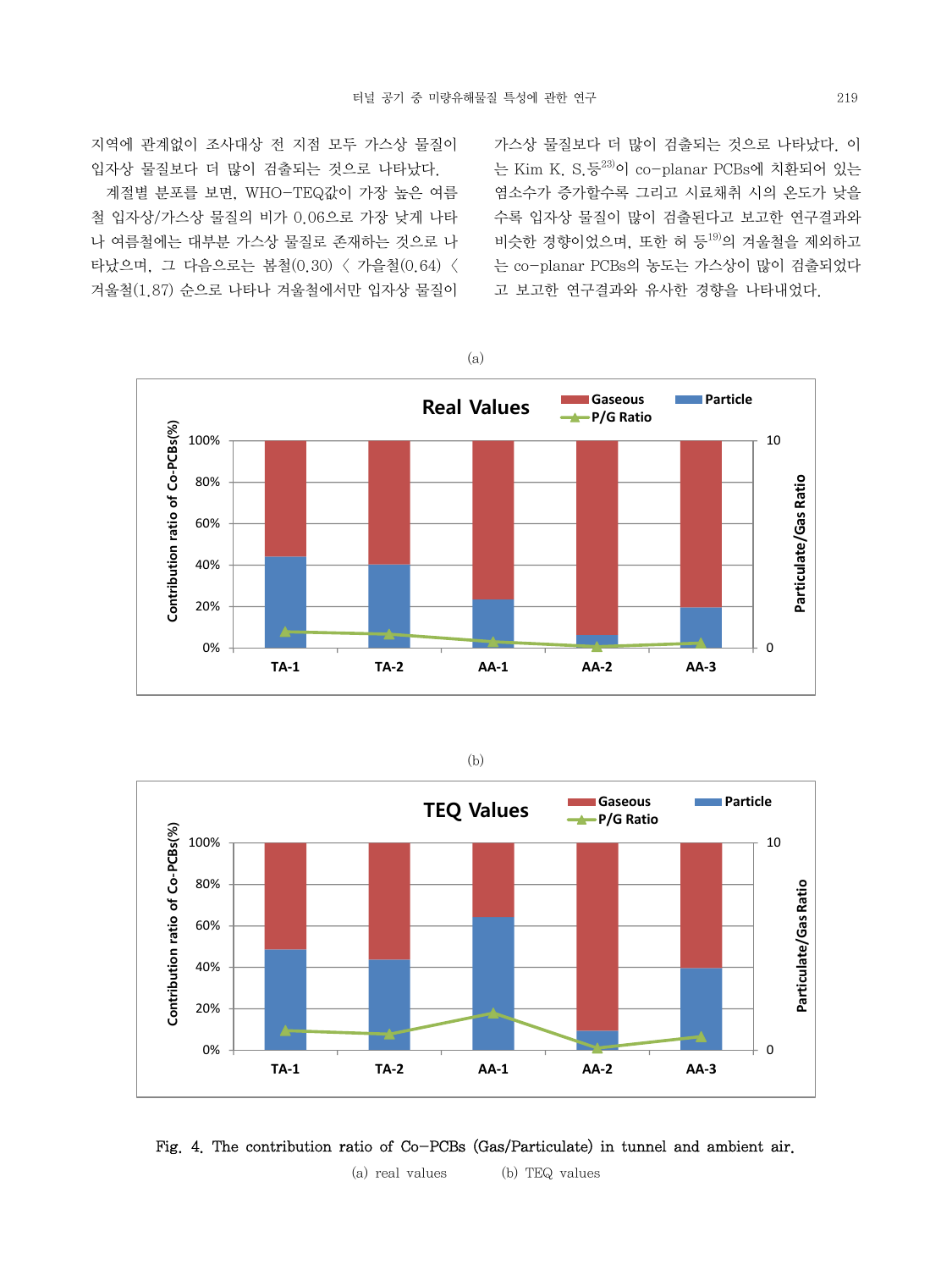#### 3. PAHs의 분포특성

1) 시료채취 지점별 PAHs 농도 및 특성

 부산지역 주요터널 2개 지점(TA-1, TA-2), 일반대기 3개 지점(AA-1, AA-2, AA-3) 등 총 5개 지점을 계절 별로 각각 시료를 채취하여 PAHs 16종을 조사한 결과는 Table 4에 나타내었다.

 부산 2개 터널 PAHs 16종의 평균농도는 103.18 ng/Sm3 , 공업지역을 포함한 일반대기지역은 평균 13.21 ng/Sm<sup>3</sup>로 약 8배 정도 터널지역이 높은 것으로 나타났 다. 일반대기 지점도 교통흐름이 많은 터널주변 대기 지 점(AA-3)이 가장 높은 것으로 나타났으며 공업지역 (AA-1), 주거지역(AA-2) 순으로 높은 것으로 조사되었다.

 또한 Fig. 5와 같이 터널지점의 PAHs 16종의 특징을 살펴보면 가스상물질의 경우 입자상 물질보다 상대적으로 분자량이 낮은 나프탈렌(NaP)에서 안트라센(AnT)과 같 은 저분자량 PAH가 높은 반면 입자상 물질의 경우 pyrene 등 고분자량 PAH류가 상대적으로 높은 특징을 보였다. 그리고 계절적으로 겨울철, 여름철이 높은 것으 로 나타났으며, 전체 농도 분포를 보면 입자상물질과 가 스상물질의 농도가 비슷한 수준을 보였다.

 또한 부산지역 주요터널 2개 지점(TA-1, TA-2)의 PAHs농도를 타 지역과 비교한 결과를 Table 5에 나타 내었다. 부산 2개 터널 PAHs 16종의 평균농도는 각각

113.18 ng/Sm<sup>3</sup>, 93.14 ng/Sm<sup>3</sup>로서 Park et al.<sup>23)</sup> 등 이 조사한 서울지역 및 다른 나라에서 조사한 결과와 비 슷하거나 다소 낮은 결과를 보였다.

2) 입자상/가스상 물질의 분포특성

 각 지역의 시료채취 시기별 입자상/가스상 물질의 분포 특성은 Fig. 7에 나타내었다. 발암성 PAHs의 경우 조사 대상 전 지역 및 전 시기에서 모두 입자상/가스상 물질의 비가 1 이상으로 입자상 물질이 더 많은 것으로 나타났 다. 특히 Fig. 7과 같이 터널지점인 TA-1, TA-2 지점 들에서 입자상 물질에서 발암성 PAHs의 비가 높은 것을 알 수 있다. 이상의 결과에서 발암성 PAHs의 대부분은 입자상 물질로 존재하는 것을 알 수 있었는데 이러한 결 과는 Alexander A.등 $^{22)}$ 의 연구결과에서도 보고되었듯이 16개 PAHs 중에서 발암성 PAHs는 대부분 분자량이 상 대적으로 높은 물질들로 이루어져 있기 때문에 대부분 가 스상 보다는 입자상 물질로 존재하는 것으로 판단되었다.

 또한 일반대기 지점의 경우 가스상 PAHs가 상대적으 로 높으며 계절의 영향을 많이 받는 반면, 터널 지점은 상 대적으로 계절의 영향을 적게 받으며 입자상 및 가스상 물질의 비가 거의 비슷한 것으로 나타난 것으로 보아 외 부영향을 적게 받는 것으로 사료된다.



Fig. 6. Profiles of total PAHs in tunnel, Busan.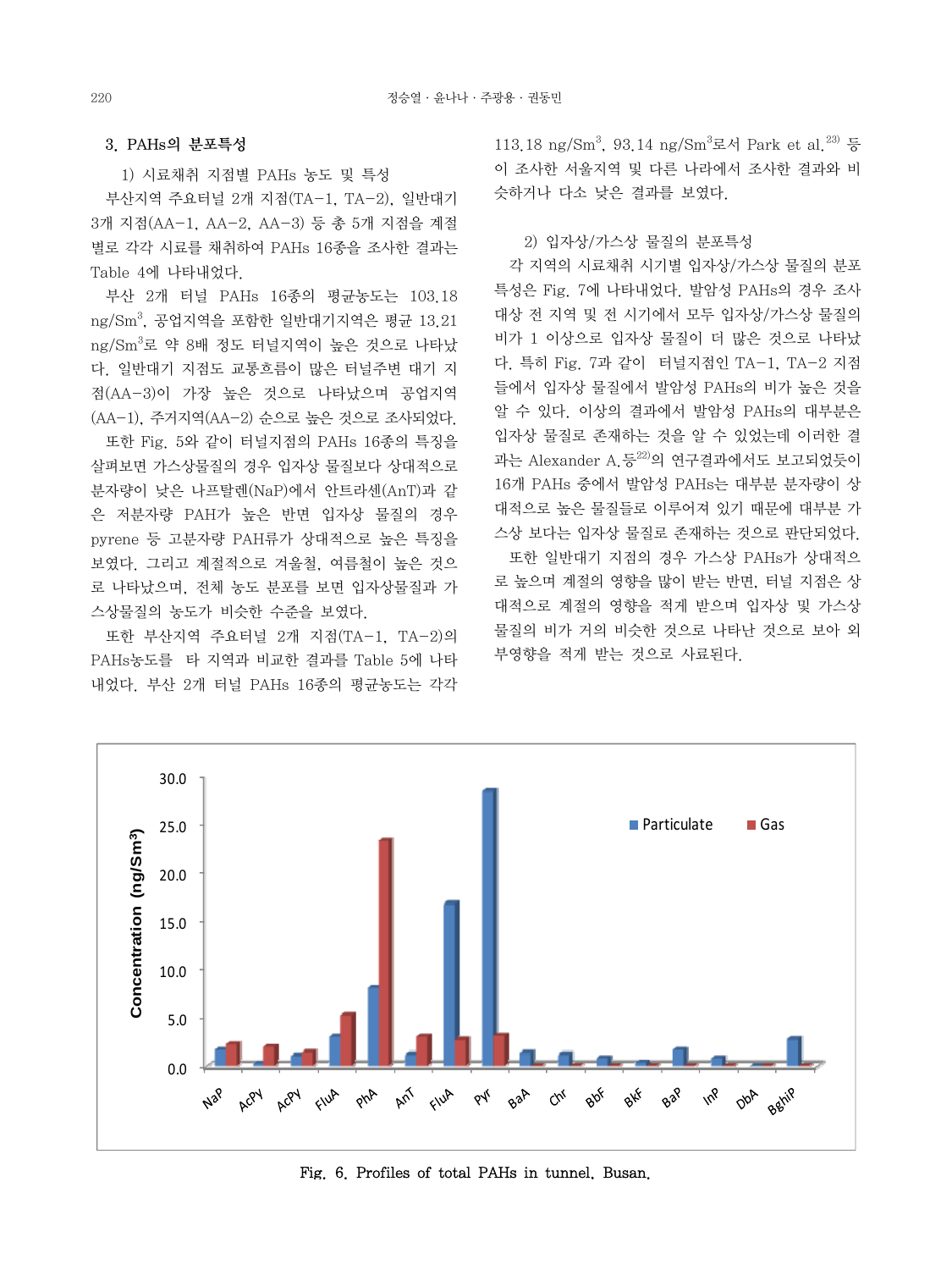| Sampling sites           |        |             | Sampling time |        |        |       |         |
|--------------------------|--------|-------------|---------------|--------|--------|-------|---------|
|                          |        | Phase       | 1st           | 2nd    | 3rd    | 4th   | Average |
|                          |        |             | Winter        | Spring | Summer | Fall  |         |
|                          |        | Particulate | 62.39         | 42.05  | 91.06  | 84.23 | 69.93   |
|                          | $TA-1$ | Vapor       | 63.11         | 43.42  | 58.97  | 7.46  | 43.24   |
| Tunnel Air               |        | Total       | 125.51        | 85.47  | 150.03 | 91.69 | 113.18  |
| (IA)                     |        | Particulate | 53.96         | 32.68  | 57.80  | 37.70 | 45.53   |
|                          | $TA-2$ | Vapor       | 51.50         | 46.04  | 46.65  | 46.22 | 47.60   |
|                          |        | Total       | 105.46        | 78.73  | 104.45 | 83.92 | 93.14   |
|                          |        | Particulate | 58.18         | 37.37  | 77.43  | 60.97 | 58.49   |
| Average<br>(Tunnel Air)  | Vapor  | 57.30       | 44.73         | 52.81  | 26.84  | 45.42 |         |
|                          |        | Total       | 115.48        | 82.10  | 127.24 | 87.80 | 103.16  |
|                          |        | Particulate | 7.58          | 5.08   | 2.53   | 4.11  | 4.83    |
|                          | $AA-1$ | Vapor       | 11.92         | 10.87  | 5.25   | 8.76  | 9.20    |
|                          |        | Total       | 19.50         | 15.95  | 7.77   | 12.86 | 14.02   |
|                          |        | Particulate | 6.48          | 1.62   | 3.64   | 2.47  | 3.55    |
| Ambient Air<br>(AA)      | $AA-2$ | Vapor       | 14.24         | 3.92   | 3.21   | 2.59  | 5.99    |
|                          |        | Total       | 20.71         | 5.54   | 6.85   | 5.06  | 9.54    |
|                          | $AA-3$ | Particulate | 10.15         | 6.26   | 2.20   | 0.21  | 4.71    |
|                          |        | Vapor       | 27.43         | 7.32   | 3.71   | 6.88  | 11.34   |
|                          |        | Total       | 37.58         | 13.57  | 5.91   | 7.09  | 16.04   |
| Average<br>(Ambient Air) |        | Particulate | 8.07          | 4.32   | 2.79   | 2.26  | 4.36    |
|                          |        | Vapor       | 17.86         | 7.37   | 4.06   | 6.13  | 8.86    |
|                          |        | Total       | 25.93         | 11.69  | 6.84   | 8.39  | 13.21   |

Table 4. Seasonal and phase distribution of PAHs according to the sampling areas  $\rm (ng/Sm^3)$ 

# Table 5. Comparison of PAHs concentrations  $(ng/Sm<sup>3</sup>)$  in tunnel air measured in this study with concentrations reported from other locations

| Location         |           | PAHs                                | Sampling time    | References                    |
|------------------|-----------|-------------------------------------|------------------|-------------------------------|
| Busan, Korea     | $TA-1$    | $85.47 \sim 125.51$<br>(113, 18)    | 2014             | This study                    |
|                  | $TA-2$    | $78.73 \times 105.46$<br>(93.14)    |                  |                               |
| Seoul, Korea     | <b>NS</b> | $122.28 \times 347.05$<br>(209, 48) | $2007 \sim 2011$ | Park et al. $(2013)$          |
|                  | ΗJ        | $70.24 \times 115.29$<br>(91, 73)   |                  |                               |
| Risbon, Portugal |           | 348<br>28 species<br>$\mathbb{X}$   | 2007             | Oliveira et al. $(2011)^{24}$ |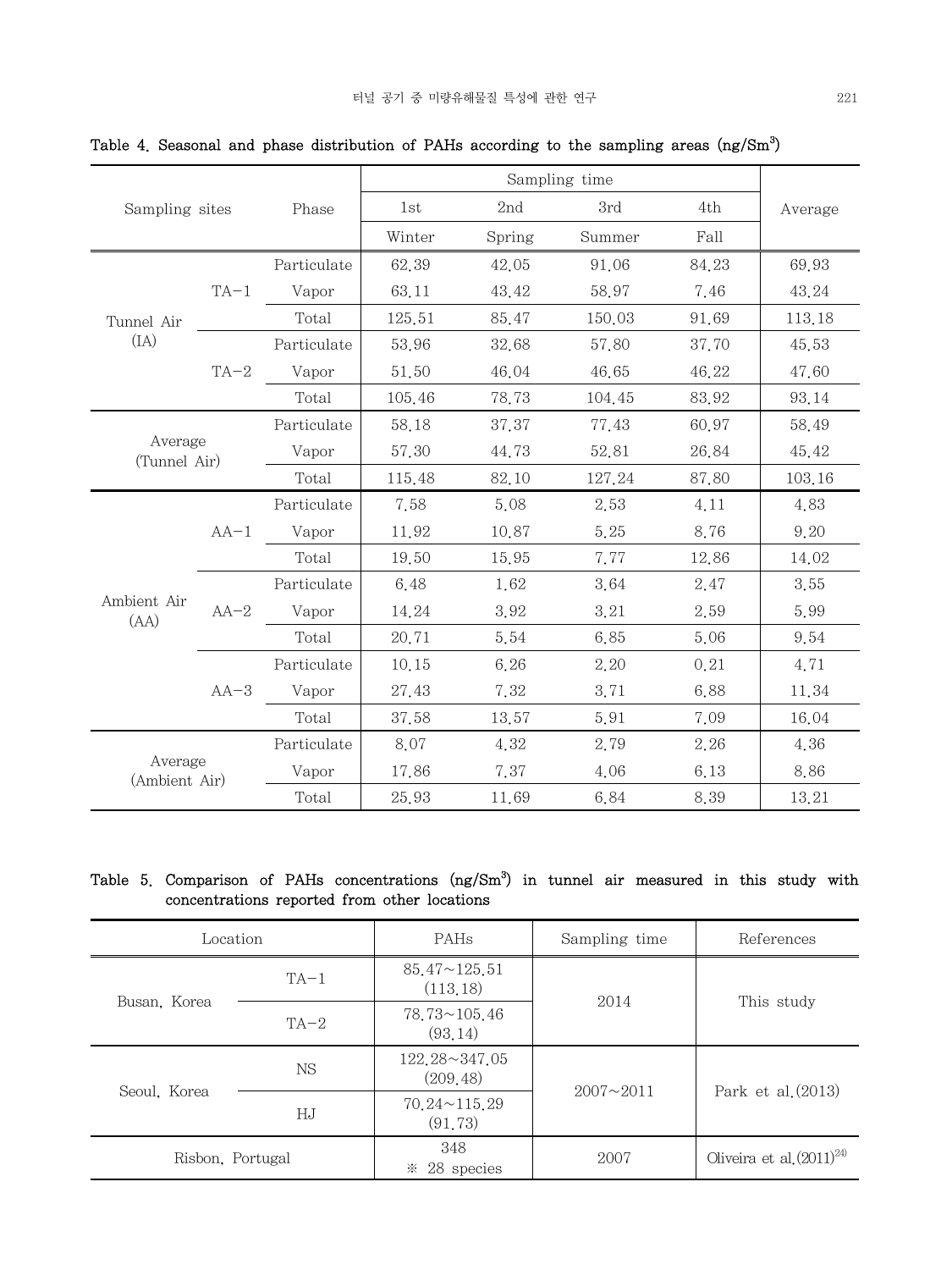

Fig. 7. Distributions of carcinogen/non-carcinogen PAHs and particulate/gas phase PAHs according to the sampling areas.

### 결 론

 부산지역 주요터널 2개 지점(TA-1, TA-2)과 일반대 기 3개지점(AA-1, AA-2, AA-3) 총 5개 지점의 시료를 계절별로 2014년 1월, 4월, 7월 및 10월에 각각 채취하 여 다이옥신류, Co-planar PCBs, PAHs를 분석한 결과 는 다음과 같다.

 부산지역 터널 2개 지점의 다이옥신류의 총 농도는 평 균 3.139 pg/Sm<sup>3</sup>, I-TEF계수를 적용한 TEQ농도는 0.090 pg-TEQ/Sm<sup>3</sup>으로 비교대상으로 측정한 일반대 기 3개 지점의 평균농도 0.099 pg-TEQ/Sm<sup>3</sup>보다 비슷 하거나 다소 낮은 농도 수준을 보였다.

Co-PCBs의 경우, 터널지점이 평균 11.4 pg/Sm<sup>3</sup>으로 일반대기 지점보다 2배 이상 높은 것으로 나타났으나, WHO에서 2005년에 설정한 독성등가값을 적용시켰을 경 우 연평균 농도는 실측값과는 달리 터널 지점은 평균 0.001 pg WHO-TEQ/Sm<sup>3</sup>, 일반 대기지역은 평균  $0.014$  pg WHO-TEQ/Sm ${}^{3}$ 로 일반대기지점이 더 높은 것으로 나타났다.

 US-EPA에서 관리대상으로 정한 PAHs류 16종을 조 사한 결과 터널지점인 TA-1 지점과 TA-2 지점의 연평

균 농도가 각각 113.17 ng/Sm<sup>3</sup> 및 93.14 ng/Sm<sup>3</sup>으로 높게 나타났으며, 일반대기 지점보다 약 8배 정도 높은 수준을 보였고, 일반대기의 경우 조사대상 전 지점에서 겨울철에 가장 높게 검출되었다. 이러한 현상은 겨울철 난방을 위한 화석연료의 사용 등에 의한 PAHs류의 배출 증가에 의한 것으로 해석되었다. 그러나 본연구의 주요 연구대상 지점인 터널의 경우 일반 대기와 달리 계절 등 외부요인에 대해 영향을 적게 받는 것으로 나타났는데 이 는 PAHs의 주요 오염원이 자동차 배출 가스의 영향이 터 널 안에서는 기온이나 풍향의 영향이 적게 작용하는데서 기인한 것으로 사료된다. PAHs의 물질분포는 조사대상 전 지역에서 가스상 물질에서는 phenanthrene과 입자상 물질에서는 pyrene이 가장 많이 검출되었다.

 본 연구에서 조사된 POPs물질 중 부산지역 주요 터널 에서 검출된 농도를 살펴보면 다이옥신과 Co-PCBs의 경 우 터널지점이 공업지역을 포함한 일반대기 지역과 비슷 하거나 낮은 농도수준을 보였으며, 자동차 배출가스 등의 영향이 큰 것으로 조사된 PAHs의 경우는 터널 내 농도수 준이 일반대기보다 약 8배 이상 높은 것으로 나타나는 것 으로 보아 향후 이에 대해 지속적인 모니터링과 더불어 가이드라인에 대한 적용성 연구 등이 수행되어야 할 것으 로 판단되었다.